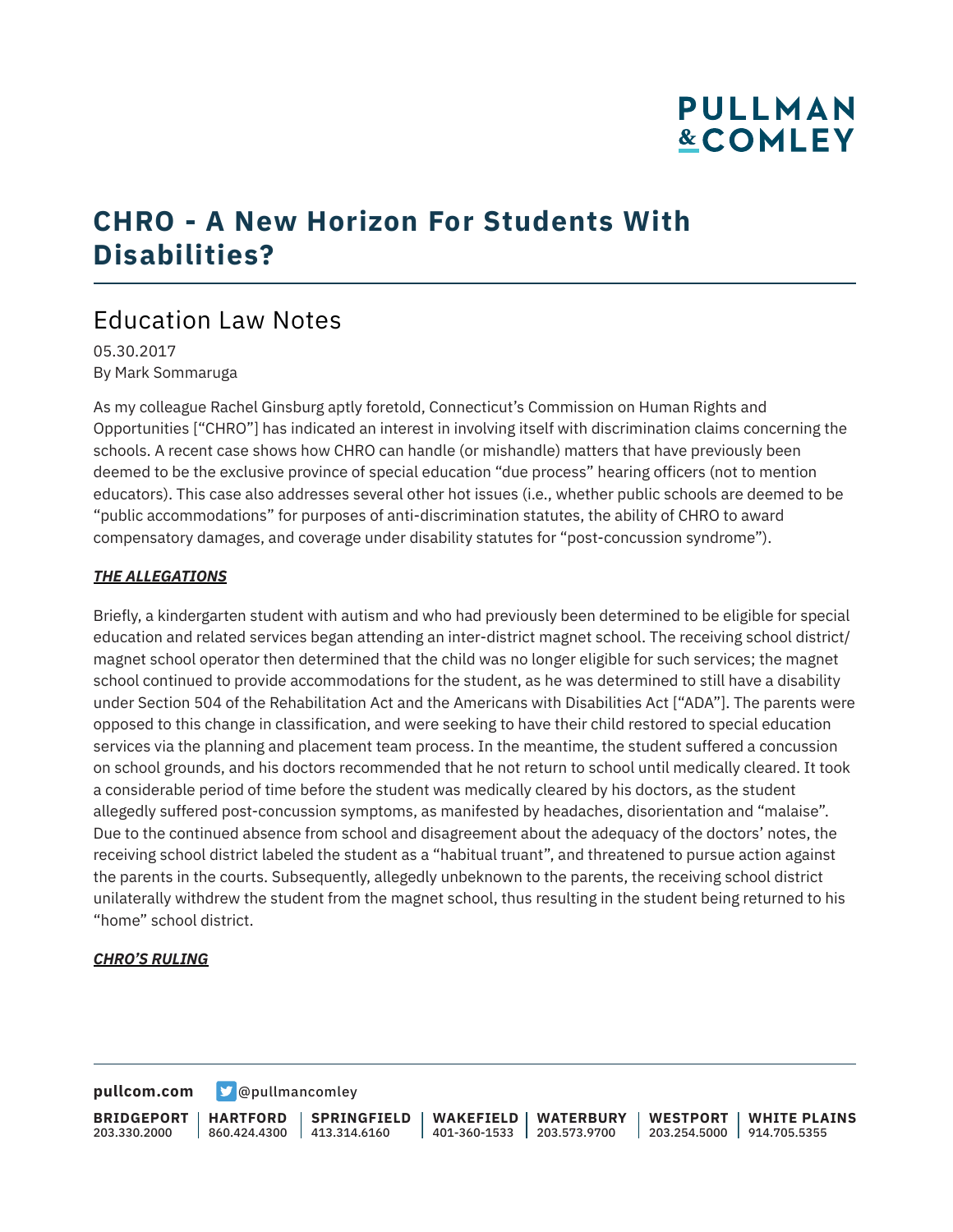# **PULLMAN &COMLEY**

### CHRO - A New Horizon For Students With Disabilities?

The parents then filed a complaint with CHRO, asserting violations of a) state "public accommodations" antidiscrimination statutes (Connecticut General Statutes §46a-64), b) the ADA, c) Section 504, and d) the U.S. Constitution's Equal Protection Clause. In ruling for the parents, the CHRO hearing officer found that a public school constituted a "public accommodation" under the state anti-discrimination statutes, which appeared to be contrary to prior CHRO rulings. The CHRO hearing officer further found that in addition to the fact that autism could implicate the state and federal discrimination statutes (as a covered mental disability), the student's post-concussion syndrome would qualify as a physical disability under state anti-disability discrimination statutes. The hearing officer found that regardless of whether the student's post-concussion syndrome qualified as a disability under federal law, it constituted a "chronic" impairment (and a "perceived disability") that triggered protection under the broader state anti-disability discrimination statute. CHRO determined that the school district's allegedly unilateral withdrawal of the student from the magnet school constituted illegal disability discrimination, albeit finding that such discrimination was based upon on alleged retaliation by the school district for the parents' advocacy on behalf of their disabled child (and attempts to restore his special education status and seek accommodations for his concussion). Among other things, the hearing officer awarded the parents \$25,000 in damages for "emotional distress", and ordered the removal of references to "truancy" in the child's educational records.

#### *HOW DOES THIS IMPACT THE SCHOOLS GOING FORWARD?*

Notwithstanding the actual merits of the case (or accuracy of the hearing officer's findings), this decision poses some rather broad ramifications for school districts. First, the mere fact that CHRO even adjudicated this case is highly significant. The dispute at issue seems to be one that would be more appropriate for special education "due process" proceedings. As there was an issue about the eligibility for (and exiting from) services under special education laws, it would appear that the federal special education statute's exhaustion of remedies provisions should have foreclosed CHRO from even considering this matter.

Second, the finding that a public school constitutes a "public accommodation" under the state antidiscrimination statutes departs from prior CHRO rulings, including a decision issued just one year ago in which my colleague, Stephen Sedor, successfully obtained dismissal of such claims. *CHRO ex rel. Baker v. Hartford Public Schools*, CHRO Case No. 1310347 (December 10, 2015). CHRO had previously found that public schools are not places of public accommodation because they are not open to all members of the public without qualification. CHRO's latest ruling reverses this historical interpretation and may serve to open the door to increasing claims against schools before that agency. By labeling schools as "public accommodations", CHRO may now have provided an additional mechanism for parents to obtain monetary damages from the schools.

Finally, while my colleagues Michael McKeon, Melinda Kaufmann and I have repeatedly spoken and counseled about coverage under **federal** disability statutes for post-concussion syndrome, CHRO's decision does provide another avenue (the supposedly broader **state** disability discrimination statute) for advocates seeking protections and accommodations for students who are recovering from a concussion. Unlike the